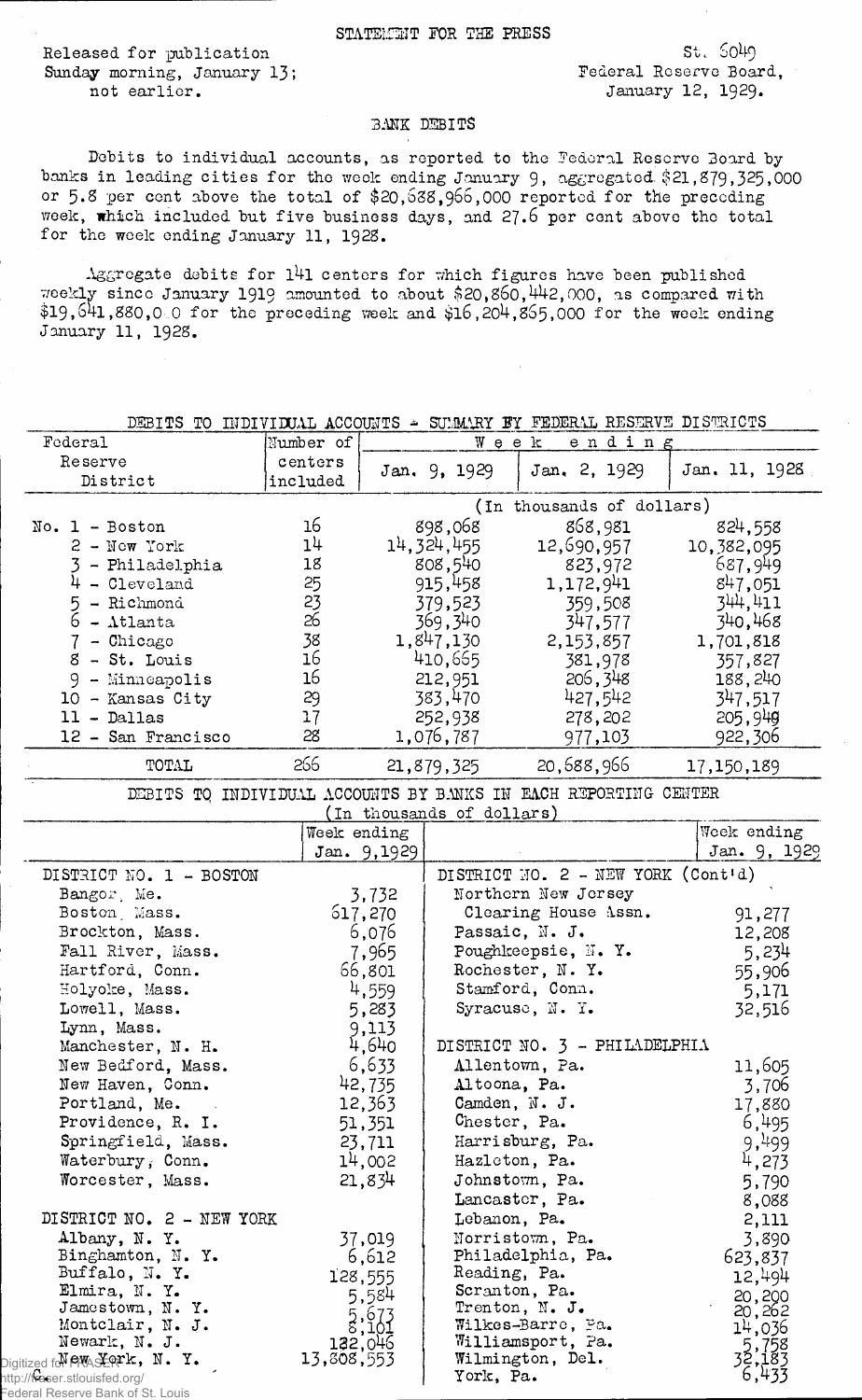DEBITS TO INDIVIDUAL ACCOUNTS BY BANKS IN EACH REPORTING CENTER

 $\sim$  $\mathcal{L}_{\mathcal{A}}$ 

|                                  |               | (In thousands of dollars)         | st.6049a     |
|----------------------------------|---------------|-----------------------------------|--------------|
|                                  | Wook ending   |                                   | Wook ending  |
|                                  | Jan. 9,1929   |                                   | Jan. 9, 1929 |
| DISTRICT NO. 4 - CLEVELAND       |               | DISTRICT NO. 6 - ATLANTA (Cont'd) |              |
| Akron, Ohio                      | 29,147        | Elberton, Ga.                     | 257          |
| Butler, Pa.                      | 2,977         | Hattiesburg, Miss.                | 1,846        |
| Canton, Ohio                     | 16,785        | Jackson, Miss.                    | 8,259        |
| Cincinnati, Ohio                 | 116,470       | Jacksonville, Fla.                | 19,223       |
| Cleveland, Ohio                  | 244, 159      | Knoxville, Tenn.                  | 10,929       |
| Columbus, Ohio                   | 54,259        | Macon, Ga.                        | 5,564        |
| Connellsville, Pa.               | 914           | Moridian, liss.                   | 4,174        |
| Dayton, Ohio                     | 34,447        | Miami, Fla.                       | 8,477        |
| Eric, Pa.                        | 9,682         | Mobile, Ala.                      | 12,107       |
| Franklin, Pa.                    | 1,446         | Montgomery, Ala.                  | 8,345        |
| Greensburg, Pa.                  | 4,863         | Nashville, Tonn.                  | 28,000       |
| Homestead, Pa.                   | 1,101         | Nowman, Ga.                       | 855          |
| Lexington, Ky.                   | 10,078        | New Orleans, La.                  | 99,042       |
| Lima, Ohio                       | 5,117         | Pensacola, Fla.                   | 2,278        |
| Lorain, Ohio                     | 1,506         | Savannah, Ga.                     | 12,200       |
| Middletown, Ohio                 | 3,830         | Tampa, Fla.                       | 9,301        |
| Oil City, Pa.                    | 4,501         | Valdosta, Ga.                     | 1,221        |
| Pittsburgh, Pa.                  | 247,272       | Vicksburg, Miss.                  | 2,239        |
| Springfield, Ohio                | 8,098         |                                   |              |
| Stuebenville, Ohio               | 3,157         | DISTRICT NO. 7 - CHICAGO          |              |
| Toledo, Ohio                     | 71,366        | Adrian, Mich.                     | 1,480        |
| Warren, Ohio                     | 3,286         | Aurora, Ill.                      | 4,547        |
| Wheeling, W. Va.                 | 15,410        | Battle Crock, Mich.               | 5,817        |
| Youngstown, Ohio                 | 21,757        | Bay City, Mich.                   | 3,733        |
| Zanesville, Ohio                 | 3,580         | Bloomington, Ill.                 | 3,747        |
|                                  |               | Champaign-Urbana, Ill.            | $-3,151$     |
| DISTRICT NO. 5 - RICHMOND        |               | Codar Rapids, Ia.                 | 11,978       |
| Asheville, N. C.                 | 7,284         | Chicago, Ill.                     | 1,137,405    |
| Baltimore, Md.                   | 111,324       | Danville, Ill.                    | 4,820        |
| Charleston, S. C.                | 7,900         | Davenport, Ia.                    | 10,986       |
| Charleston, W. Va.               | 13,136        | Docatur, Ill.                     | 5,429        |
| Charlotte, N. C.                 | 15,006        | Des Moines, Ia.                   | 23,152       |
| Columbia, S. C.                  | 8,917         | Dotroit, Mich.                    | 297,836      |
| Cumberland, Md.                  | 2,251         | Dubuque, Iowa                     | 4,508        |
| Danville, Va.                    | 3,151         | Flint, Mich.                      | 16,250       |
| Durham, N. C.                    | 8,230         | Fort Wayne, Ind.                  | 12,322       |
| Greensboro, N.C.                 | 8,072         | Gary, Ind.                        | 6,037        |
| Greenville, S. C.                | 6,582         | Grand Rapids, Mich.               | 23,758       |
| Hagerstown, Md.                  | 2,933         | Green Bay, Wis.                   | 3,830        |
| Huntington, W. Va.               | 6,503         | Hammond, Ind.                     | 5,513        |
| Lynchburg, Va.                   | 6,226         | Indianapolis, Ind.                | 50,049       |
| Newport Nows, Va.                | 2,893         | Jackson, Mich.                    | 8,143        |
| Norfolk, Va.                     | 21,419        | Kalamazoo, Mich.                  | 7,600        |
| Raleigh, N. C.                   | $\cdot$ 5,756 | Lansing, Mich.                    | 8,700        |
| Richmond, Va.                    | 39,706        | Mason City, Ia.                   | 3,000        |
| Roanoke, Va.                     | 8,794         | Milwaukoc, Wis.                   | 84,444       |
| Spartanburg, S. C.               | 4,762         | Molino, Ill.                      | 3,269        |
| Washington, D. C.                | 69,531        | Muscatine, Ia.                    | 2,069        |
| Wilmington, N. C.                | 4,459         | Oshkosh, Wis.                     | 4,200        |
| Winston-Salem, N. C.             | 14,583        | Peoria, Ill.                      | 15,279       |
|                                  |               | Rockford, Ill.                    | 9,036        |
| DISTRICT NO. 5 - ATLANTA         |               | Saginaw, Mich.                    | 7,583        |
| Albany, Ga.                      | 953           | Shoboygan, Wis.                   | 4,417        |
| Atlanta, Ga.                     | 56,518        | Sioux City, Ia.                   | 14,228       |
| Augusta, Ga.                     | 6,997         | South Bend, Ind.                  | 16,089       |
| Birmingham, Ala.                 | 49,640        | Springfield, Ill.                 | 8,677        |
| Brunswick, Ga.                   | 1,099         | Terro Haute, Ind.                 | 7,568        |
| Chattanooga, Tonn.               | 14,429        | Waterloo, Ia.                     | 6,170        |
| Columbus, Ga.                    | 4,523         |                                   |              |
| $D$ lgitized for FRASER, $A1a$ . | 859           |                                   |              |

http://fraser.stlouisfed.org/

Federal Reserve Bank of St. Louis